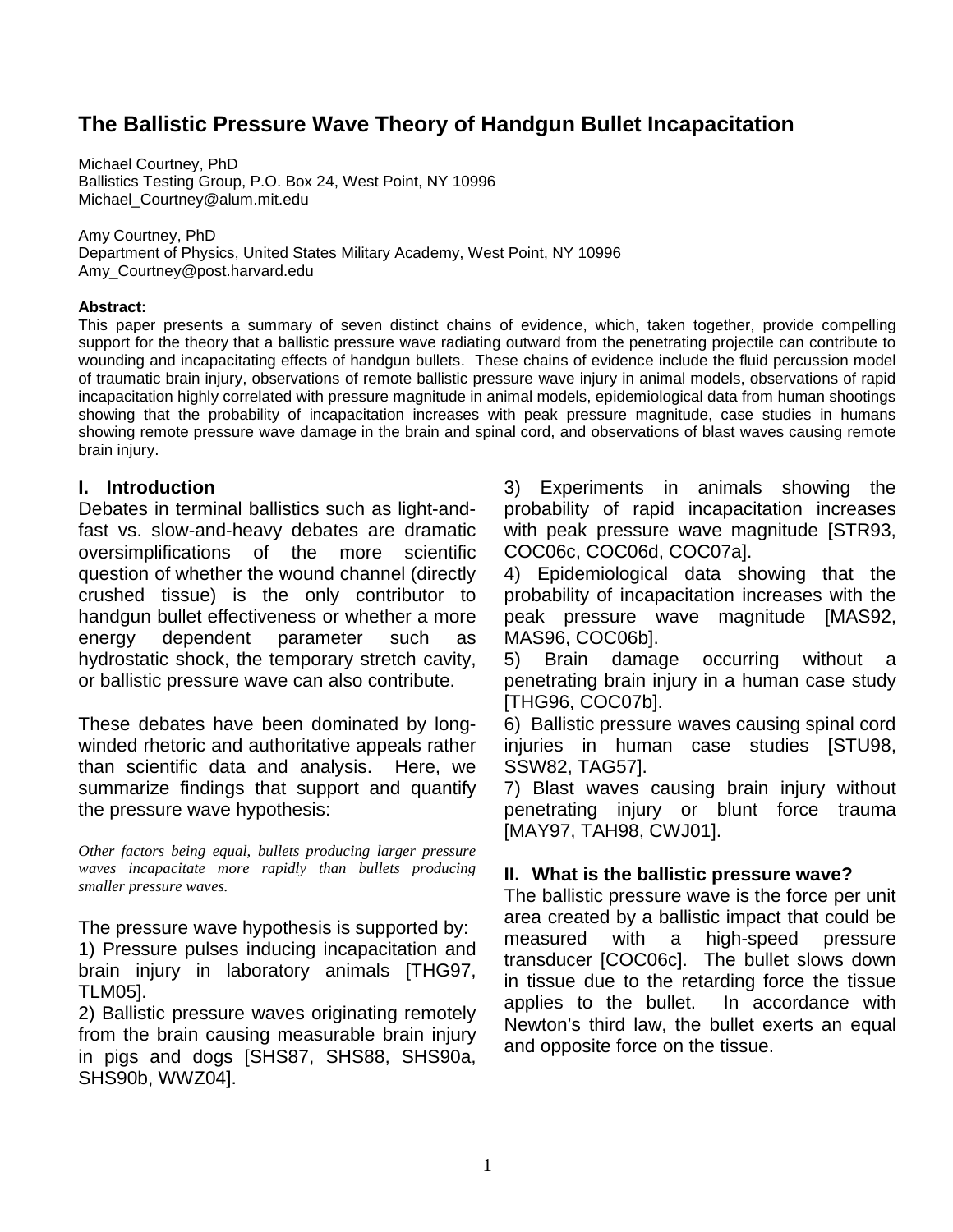The average pressure on the front of a bullet is the retarding force divided by the frontal area of the bullet. The pressure exerted by the medium on the bullet is equal to the pressure exerted by the bullet on the medium. Because the frontal area of a bullet is small, the pressure at the front of the bullet is large.

Once created, this pressure front travels outward in all directions in a viscous or viscoelastic medium such as soft tissue or ballistic gelatin. Propagating outward, the wave's decreasing magnitude results from the increasing total area the pressure wave covers.

To compare pressure waves produced by different loads, it is necessary to specify the distance from the center of the bullet path. For non-fragmenting JHP handgun bullets that expand reliably, the peak pressure wave magnitude (in PSI) on the edge of a 1" diameter cylinder concentric with the bullet path can be estimated as [COC06c]

$$
p=\frac{5E}{d\pi}\,,
$$

where E is the kinetic energy (ft-lbs) of the bullet at impact, and d is the penetration depth (feet). The pressure wave is larger for fragmenting bullets [COC06b].

Wave magnitude falls off with increasing distance from the point of origin unless reflected by a boundary or confined to an internal structure. An internal pressure wave created in the thoracic cavity will be reflected multiple times by the sides of the cavity. Superposition of waves creates localized regions of high pressure by focusing the wave, just as concave mirrors focus light waves and concave surfaces focus sound waves.

Since pressure wave magnitude is inversely proportional to penetration depth, cutting penetration in half doubles the pressure, if

kinetic energy is the same. However, the potential for increased incapacitation is limited, because the wave must be created inside soft tissue and close to major blood vessels or vital organs to have its effect. A bullet that barely penetrates the thoracic cavity has little effect. Incapacitation effects are reduced for penetration depths below 9.5 inches [COC06b].

## **III. Fluid Percussion Model of TBI**

The lateral fluid percussion model (LFP) of traumatic brain injury (TBI) is used to study mechanisms of traumatic brain injury [TLM05]. A brief pressure pulse is applied directly to the brain of a laboratory animal.

Both instantaneous incapacitation and neural damage can result [THG97]. Investigators have shown mild and moderate injury levels occur with pressure levels in the 15-30 PSI range. Pressure waves near 30 PSI caused immediate incapacitation in laboratory animals. It is widely believed that this model has direct application to cellular and mechanistic effects of TBI in humans [TLM05].

## **IV. Animal models of remote brain injury**

Suneson *et al.* [SHS87, SHS88, SHS90a, SHS90b] implanted high-frequency pressure transducers into the brains of pigs to measure pressures generated by missile impacts in the thigh. Transient pressure levels in the 18-45 PSI range were transmitted to the brain [SHS90a, fig 1].

Early tests [SHS87] observed apneic (nonbreathing) periods after injury. Tissue analysis showed damage to brain-blood and bloodnerve barriers. Subsequent experiments [SHS90a, SHS90b] reported damage at the cellular level in the hippocampus and hypothalamus regions of the brain. This damage was apparently caused by pressure waves transmitted to the brain from the distant (0.5 m) point of origin.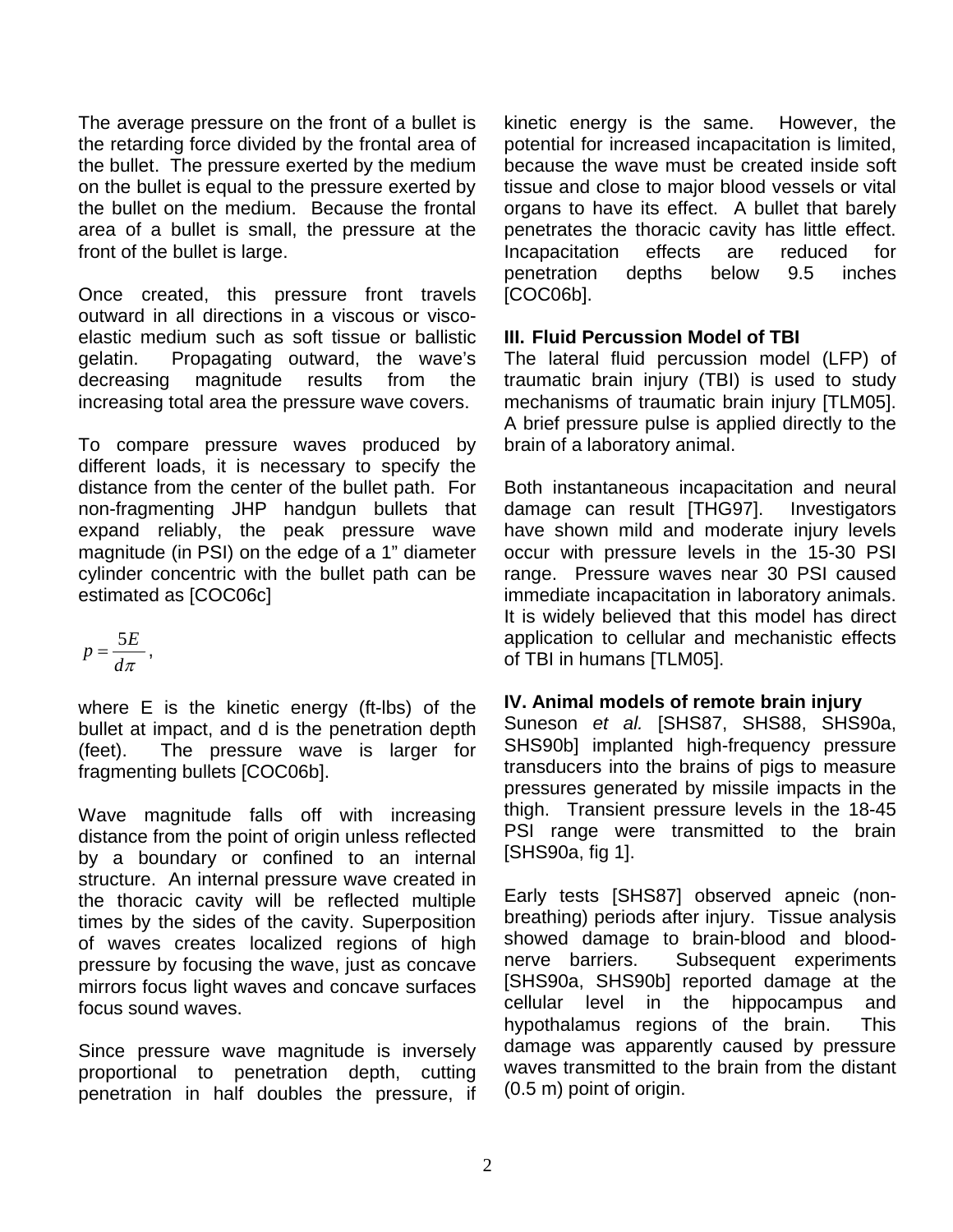Martin Fackler, former editor of the out of print **Wound Ballistics Review,** published negative reviews of these findings [FAC91a, FAC96a]. However, his critical reviews have been shown to contain exaggerations, logical fallacies, and scientific errors [COC06a].

For example, Fackler asserts that Suneson's findings are invalid because lithotripsy (ultrasonic kidney stone treatment) applies a large pressure wave without damaging tissue. However, pressure waves associated with lithotripsy have been shown to cause significant tissue injury [EWL98, LOS01, LKK03].

In addition, remote brain injury attributed to a ballistic pressure wave has also been found in a similar experiment in dogs. Independent scientists concluded [WWZ04]:

*These findings correspond well to the results of Suneson et al., and confirmed that distant effect exists in the central nervous system after a high-energy missile impact to an extremity. A high-frequency oscillating pressure wave with large amplitude and short duration was found in the brain after the extremity impact of a high-energy missile . . .* 

These animal models provide compelling support for the pressure wave hypothesis.

#### **V. Animal models of incapacitation**

The largest available data set quantifying handgun bullet incapacitation in animal test subjects (goats) [STR93] shows that average incapacitation time correlates strongly with ballistic pressure wave magnitude [COC06c].

A model for average incapacitation time in terms of peak pressure wave magnitude, p, is:

$$
AIT(p) = 10s \times \sqrt{\frac{p_0}{p}},
$$

where  $p_0$  is an adjustable parameter that gives an average incapacitation time of 10 seconds. A least-squares fit gives  $p_0 = 482$  PSI with a standard error of 1.64 s and a correlation

coefficient of  $R = 0.91$ . A plot of AIT(p) is shown in Figure 1 along with the data.



*Figure 1: A plot of average incapacitation time vs. pressure for the Strasbourg tests, along with the best-fit model.*

Fackler has also criticized this data set [FAC94a, FAC97a]. Without any eyewitness, documentary, or physical evidence showing fraud, he uses the opinion of a group of experts to assert that the report is fraudulent [FAC94a]:

*The FBI committee, which includes a half dozen of the world's most highly regarded gunshot-expert forensic pathologists, felt that the organization and wording of the document betrayed it as a hoax. Why else would experimental results be circulated anonymously?*

In a self-contradiction, these six "experts" are not named. The FBI committee remains anonymous while stating anonymity as the criterion used to determine that the Strasbourg report is a hoax!<sup>1</sup>

Fackler's review also contains numerous fallacies leading a review to conclude [COC06a]:

*In the absence of support or direct contradiction from other experiments, the veracity of the Strasbourg tests should fairly* 

 $\overline{a}$ 

 $1$  In the history of science, there are a number of examples of anonymous publication. Anonymity is not generally considered a conclusive indication of fraud [COC06a].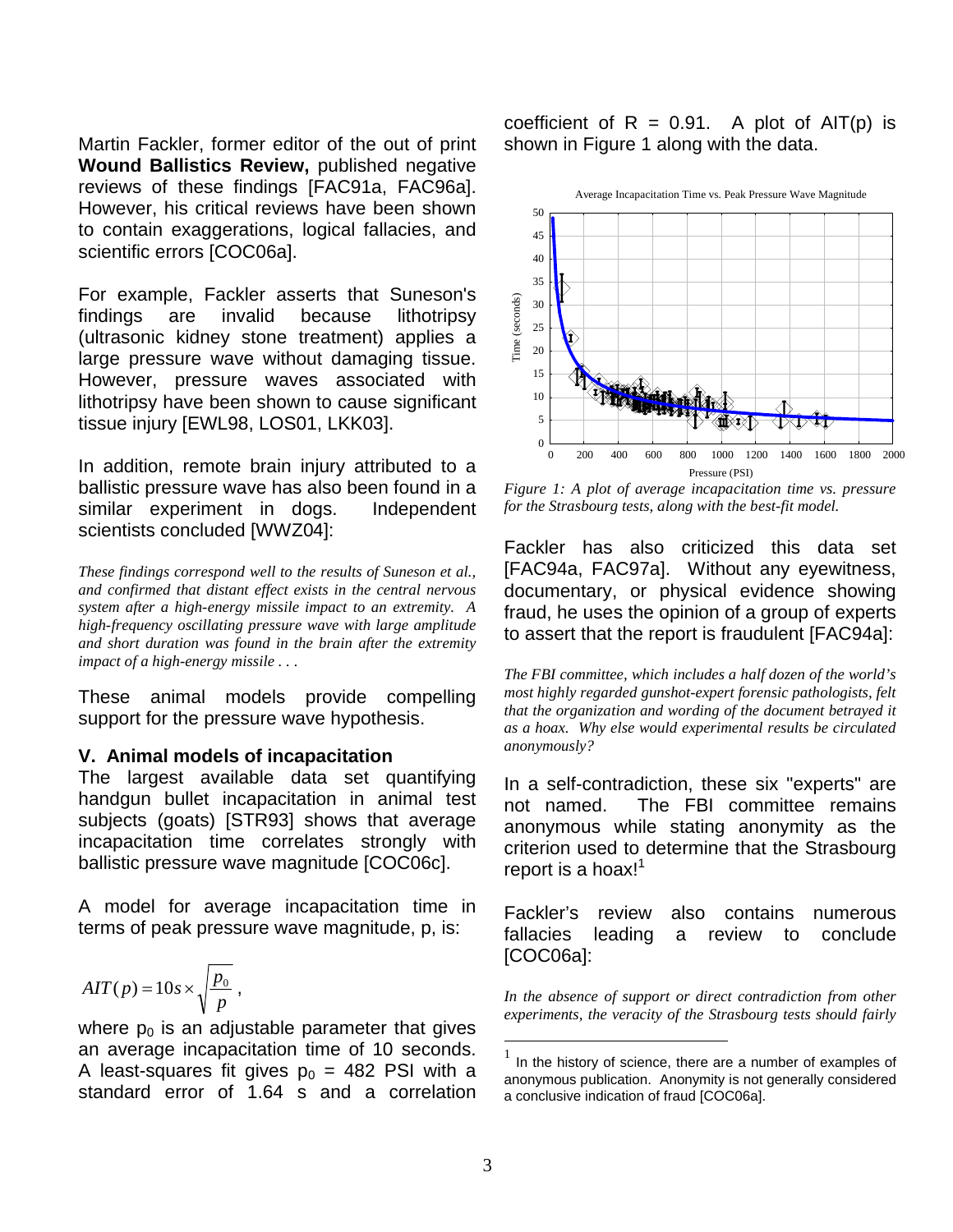*be considered to be an open question. Neither the anonymity of the authors nor other criticisms offered are sufficient to consider the report fraudulent. Rather than lean too heavily on (possibly biased) expert opinions, the veracity of the report should be determined by the degree to which the reported results find support in other experimental findings.*

An experiment in deer finds quantitative agreement with the Strasbourg tests by using average incapacitation times in goats to predict average drop distances in deer [COC06d]. A separate experiment demonstrated incapacitation via a ballistic pressure wave in the absence of a wound channel [COC07a]. Analysis of the Strasbourg data also agrees with observations that a remote ballistic pressure wave reaches the brain and causes brain injury [SHS90a, SHS90b, WWZ04].

#### **VI. Analysis of Epidemiological Data**

Evan Marshall and Ed Sanow [MAS92, MAS96] compiled the largest available data set quantifying relative handgun bullet effectiveness in humans. Fackler again published critical articles [FAC94b, FAC97a, FAC99a, FAC99b]. In the article, "Undeniable Evidence," [FAC99b] he uses the bandwagon fallacy:

*From the outset, those with training in statistics, those schooled in the scientific method, those with experience in scientific research, and even those laymen who do their own thinking, have believed that the "one-shot stop" statistics published by Marshall were not collected as claimed, but simply made up – fabricated.*

A comprehensive review of these (and other) criticisms found [COC06a]:

*The published criticisms include unjustified ad hominem attacks and other rhetorical fallacies, gross exaggerations depending upon unjustified presuppositions, and valid concerns affecting the accuracy but not the validity of considering the OSS rating as a measure of relative handgun load effectiveness.*

Analysis of one-shot stop (OSS) data reveals contributions from both the ballistic pressure wave and the surface area, A, of the wound channel [COC06b]. Models for the probability of each incapacitation mechanism were combined by the rules of probability to derive a model for the total OSS rating.

The OSS model can be written as

$$
OSS(p, A) = 100\% - 100\% \times \left[ \frac{1}{1 + \left(\frac{p}{p_0}\right)^{\frac{3}{2}} \times \frac{1}{1 + \left(\frac{A}{A_0}\right)^{\frac{3}{2}}}} \right]
$$

where  $p_0$  and  $A_0$  are the best fit characteristic pressure wave magnitude and crush cavity surface area, respectively. A least squares fit finds  $p_0 = 339$  PSI and  $A_0 = 31.3$  sq. in. with a standard error = *5.6%* and a correlation coefficient of  $R = 0.939$  [COC06b]. The model surface is graphed in Figure 2 with the OSS data set. $2$ 

**OSS as a Function of Pressure Wave and Crush Cavity**



*Figure 2: The best-fit model of the OSS rating (red surface) plotted along with the OSS data (blue points).*

 $\overline{a}$ 

<sup>2</sup> This model compares favorably with Steve Fuller's "Best Fit" model [MAS96, Ch 28] that has a standard error of 4.79%. In contrast to Fuller's model, the pressure wave model uses only two adjustable parameters (with physical interpretations), two independent variables (related to incapacitation mechanisms), and gives the expected limiting behavior at small and large pressure wave and crush cavity sizes.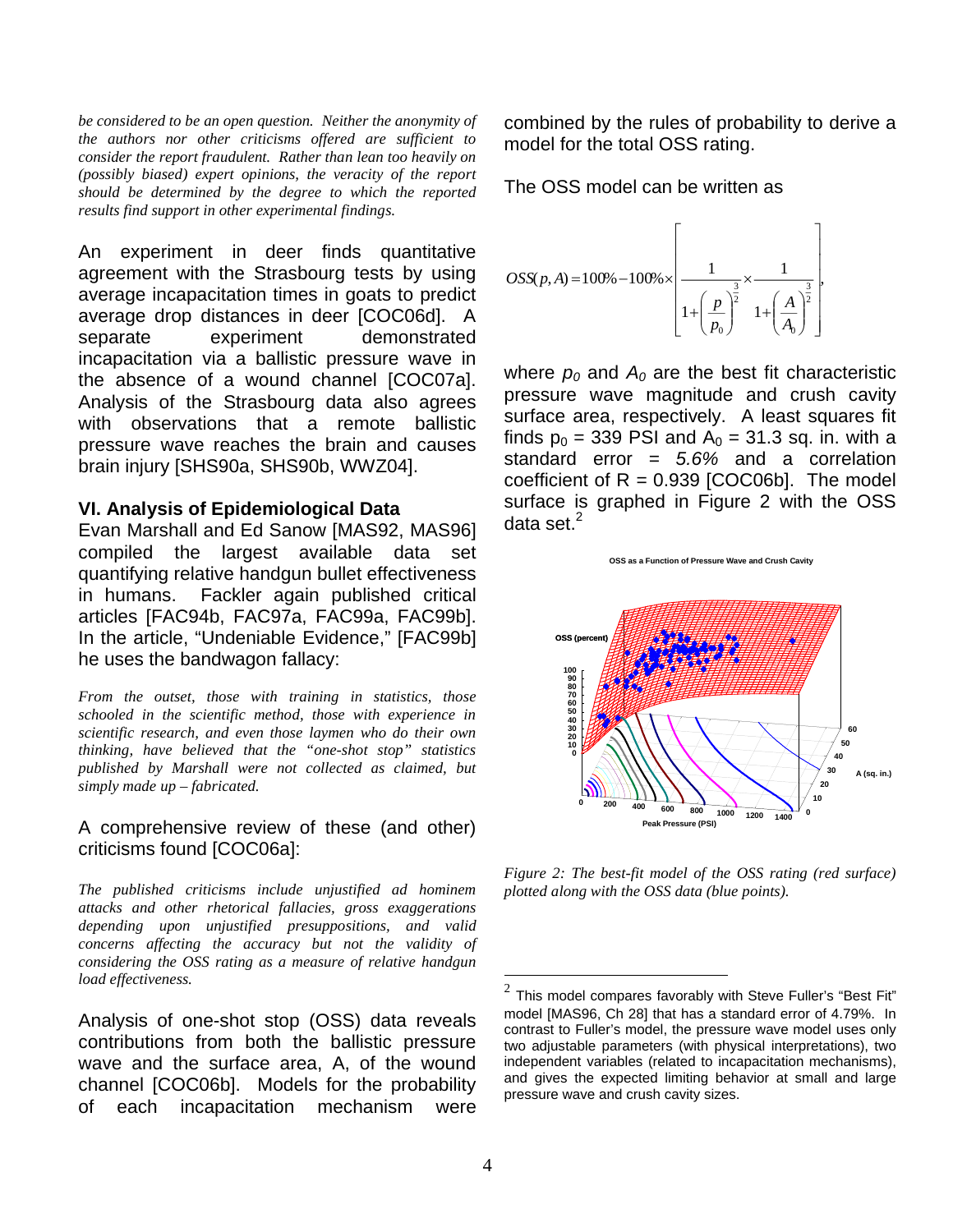Contour lines at the bottom of the graph correspond to lines of constant OSS rating. These show that for a given OSS rating the permanent cavity size decreases as the peak pressure magnitude increases. Agreement between the pressure wave model and the OSS data set is compelling support for the pressure wave hypothesis.

## **VII. Case Study of Remote Brain Injury**

A World War II veteran received a bullet wound to the head but not directly impacting the brain [THG96]. The 7.62 mm Russian Tokarev pistol has a muzzle energy of approximately 430 ftlbs. A penetration depth estimated at 8" yields a local pressure wave magnitude of 1027 PSI [COC07b].

The patient experienced acute epileptic symptoms that ceased after a few years under medication but returned nearly 50 years later. This is attributed to the "so-called hydrodynamic effect" (pressure wave) of the high velocity bullet causing an indirect trauma to the brain [THG96].

## **VIII. Case Studies of Remote Spinal Cord Injuries**

The brain is not the only organ subject to remote pressure wave effects. In a study of handgun injury, Sturtevant found that pressure waves from a bullet impact in the torso can reach the spine. Moreover, a focusing effect from concave surfaces can concentrate the pressure wave on the spinal cord producing significant injury [STU98]. This is consistent with other case studies in humans showing remote spinal cord injuries from ballistic impacts [TAG57, SSW82].

## **IX. Blast injury**

Blast injury can be caused by an externally imposed pressure wave of an explosion without penetrating injury or blunt force trauma [MAY97, TAH98, CWJ01]. The internal pressure created by the interaction of bullet and tissue can be

larger than the external pressures associated with blast injury. The interaction of tissue with a pressure wave depends only on the characteristics of the wave. Tissue damage will be similar for similar wave characteristics.

Dr. Ibolja Cernak, a leading researcher in blast wave injury at the Applied Physics Laboratory at Johns Hopkins University, hypothesized, "alterations in brain function following blast exposure are induced by kinetic energy transfer of blast overpressure via great blood vessels in abdomen and thorax to the central nervous system" [CER05]. This hypothesis is supported by observations of neural effects in the brain from localized blast exposure focused on the lungs in animal experiments.

Consider the experiment where a pressure wave creates incapacitation when a bullet is fired into water close to a test animal [COC07a]. The externally applied pressure wave is not much different from an explosion that transfers a similar amount of energy in a similar amount of time. If externally applied blast pressure waves can cause traumatic brain injury, it stands to reason that internally applied ballistic pressure waves can also.

## **X. An Emerging Theory**

Individually, the various results discussed above each suggest some level of support for the pressure wave hypothesis. Taken together, these observations and experiments provide separate chains of support for the emerging ballistic pressure wave theory.

Links between traumatic brain injury and the ballistic pressure wave suggest that brain injury begins to be possible for pressures above 500 PSI applied inside the chest and brain injury becomes probable with 1000 PSI [COC07b]. These are probably reasonable estimates for the pressures associated with incapacitation.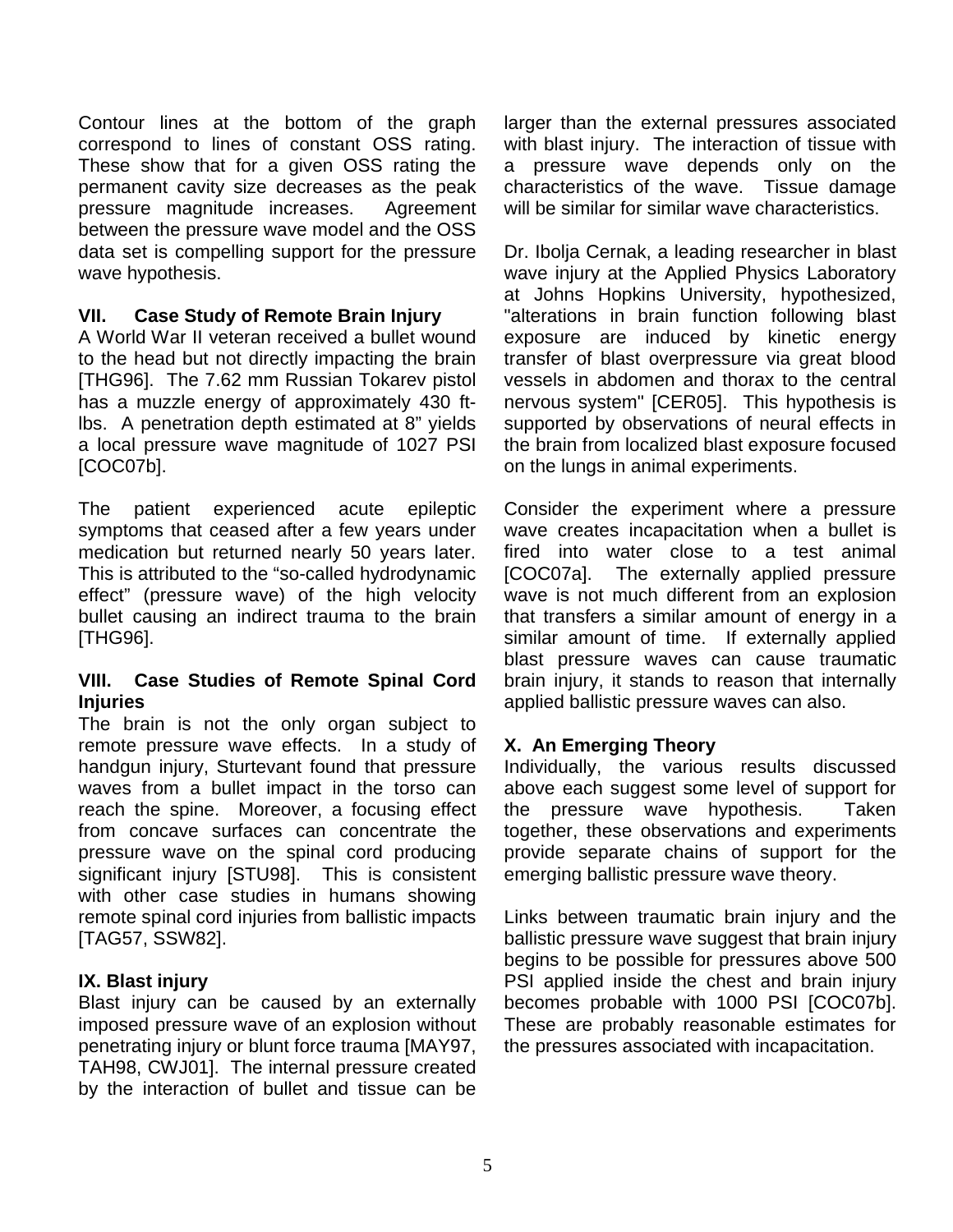Figure 3 shows the probability of rapid incapacitation for a given pressure wave applied in the chest [COC06c]. The human model (in red) is based on the goat model (in blue) and the idea that humans are more susceptible than goats and deer to larger pressure waves.



Figure 3: Probability of rapid incapacitation for a given pressure wave applied to the chest [COC06c].

Humans are almost always immediately incapacitated by rapidly expanding or fragmenting .308 bullets to the chest [MAS96], whereas a significant fraction of deer remain on their feet for 5 seconds or so until they collapse from loss of blood. In addition, ruminants (such as deer and goats) are more resistant to brain injury than humans because their pre-mating dominance rituals involve head butting [SHA02].

There is no magic bullet, but loads that can produce over 1000 PSI in the chest tend to be more effective. Figure 4 shows pressure wave magnitudes as a function of energy for bullets penetrating 10, 12, and 14 inches and retaining 100% and 55% of their initial mass.

Fragmenting bullets produce greater pressure magnitude than non-fragmenting bullets. Bullets penetrating 10-12" produce more pressure than bullets penetrating 14" or more. For example, a bullet which does not fragment and penetrates 14" needs over 700 ft-lbs of energy to produce

1000 PSI. In contrast, a bullet which fragments and penetrates 12" needs just under 450 ft-lbs of energy to produce 1000 PSI.



Figure 4: Peak pressure wave vs energy for different penetration depths. Graphs for fragmenting bullets represent bullets retaining 55% of their initial mass.

#### **XI. Conclusion and Limits of Interpretation**

The scientific foundation for ballistic pressure wave contributions to bullet effectiveness does not suggest that the pressure wave is the only contributor to incapacitation. The permanent cavity also plays an important role. The relative importance of these mechanisms is a matter for additional research.

One should not be overly impressed by the propensity for shallow penetrating loads to produce larger pressure waves. Selection criteria should first determine the required penetration depth for the given risk assessment and application, and only use pressure wave magnitude as a selection criterion for loads meeting minimum penetration requirements.

Reliable expansion, penetration, feeding, and functioning are all important aspects of load testing and selection. We do not advocate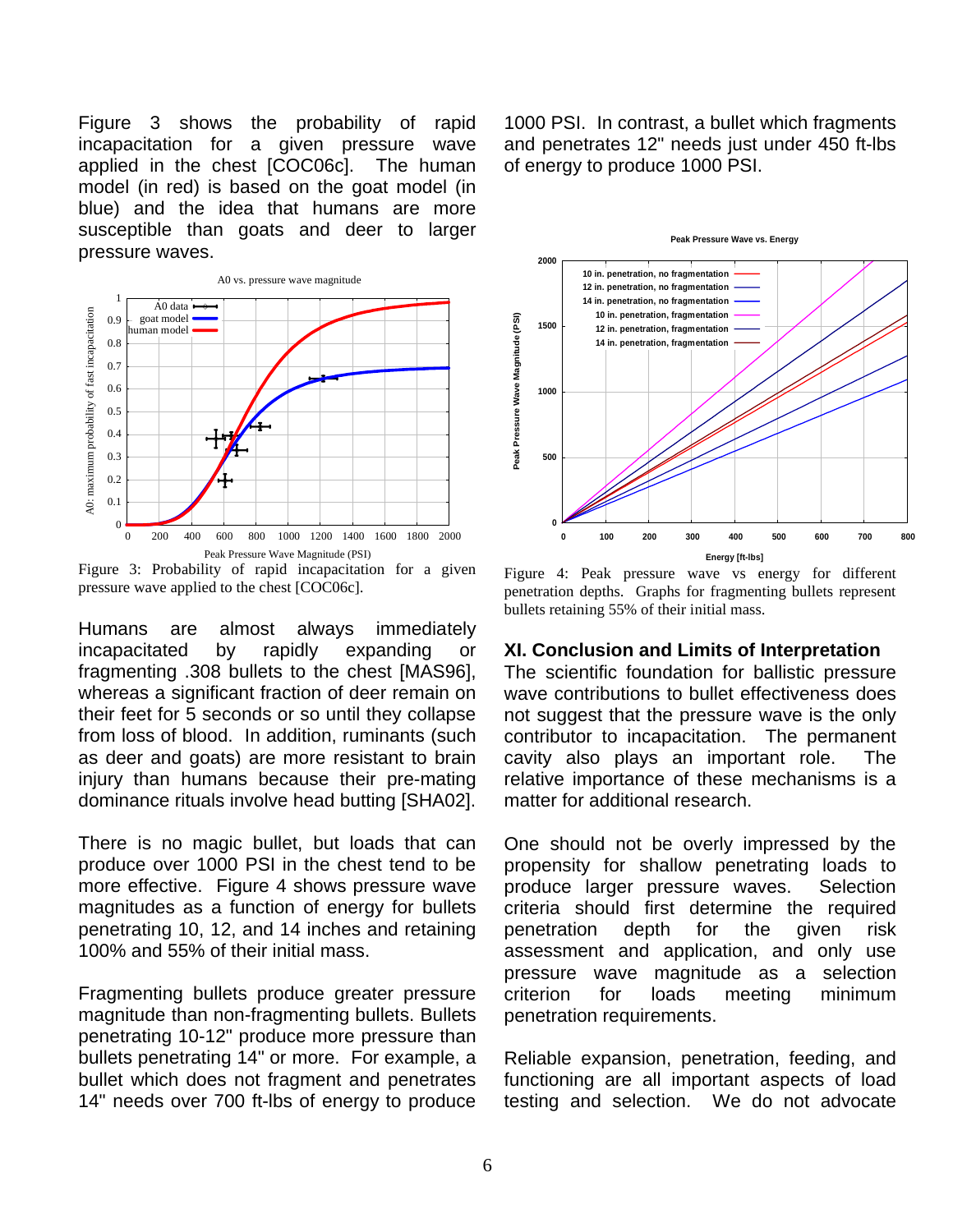abandoning long-held aspects of the load testing and selection process, but it seems prudent to consider the pressure wave magnitude along with other factors.

#### **References:**

[CER05] Cernak I, Blast (Explosion)-Induced Neurotrauma: A Myth Becomes Reality, Restorative Neurology and Neuroscience, 23:139-140, 2005.

[COC06a] Courtney M, Courtney A: Review of criticisms of ballistic pressure wave experiments, the Strasbourg goat tests, and the Marshall and Sanow data. http://arxiv.org/ftp/physics/papers/0701/0701268.pdf

[COC06b] Courtney M, Courtney A: Relative incapacitation contributions of pressure wave and wound channel in the Marshall and Sanow data set. http://arxiv.org/ftp/physics/papers/0701/0701266.pdf

[COC06c] Courtney M, Courtney A: Ballistic pressure wave contributions to rapid incapacitation in the Strasbourg goat tests. http://arxiv.org/ftp/physics/papers/0701/0701267.pdf

[COC06d] Courtney M, Courtney A: A method for testing handgun bullets in deer. http://arxiv.org/ftp/physics/papers/0702/0702107.pdf

[COC07a] Courtney M, Courtney A: Experimental Observations of Incapacitation via Ballistic Pressure Wave without a Wound Channel, www.ballisticstestinggroup.org/lotor.pdf

[COC07b]Courtney A, Courtney M. Links between traumatic brain injury and ballistic pressure waves originating in the thoracic cavity and extremities. Brain Inj 2007;21:657-662. Preprint: www.ballisticstestinggroup.org/tbipwave.pdf

[CWJ01] Cernak I, Wang Z, Jiang J, Bian X, Savic J: Ultrastructural and functional characteristics of blast injuryinduced neurotrauma. Journal of Trauma 2001;50(4):695-706

[EWL98] Evan AP, Willis LR Lingeman JE, McAteer JA: Editorial: Renal Trauma and the Risk of Long-Term Complications in Shock Wave Lithotripsy. Nephron 78(1):1-8, 1998.

[FAC91a] Fackler ML: Literature Review and Comment. Wound Ballistics Review Winter 1991: pp38-40.

[FAC94a] Fackler ML: The 'Strasbourg Tests:' Another Gunwriter/Bullet Salesman Fraud? Wound Ballistics Review 1(4):10-11; 1994.

[FAC94b] Fackler ML: Marshall-Sanow Can't Beat the Long Odds: Wound Wizards Tally Too Good to be True. Soldier of Fortune January:64-65; 1994.

[FAC96a] Fackler ML: Gunshot Wound Review. Annals of Emergency Medicine 28(1): 194-203; 1996.

[FAC97a] Fackler ML: Book Review: Street Stoppers – The Latest Handgun Stopping Power Street Results. Wound Ballistics Review 3(1):26-31; 1997.

[FAC99a] Fackler ML: Editorial. Wound Ballistics Review 4(2):15-16; 1999.

[FAC99b] Fackler ML: Undeniable Evidence. Wound Ballistics Review 4(2):15-16; 1999.

[LKK03] Lingeman JE, Kim SC, Keo RL, McAteer JA, Evan AP: Shockwave Lithotripsy: Anecdotes and Insights. Journal of Endourology 17(9):687-693; 2003.

[LOS01] Lokhandwalla M, Sturtevant B: Mechanical Haemolysis in Shock Wave Lithotripsy (SWL): I. Analysis of Cell Deformation due to SWL Flow-Fields." Physics in Medicine & Biology 46(2):413-437; 2001.

[MAS92] Marshall EP and Sanow EJ: Handgun Stopping Power: The Definitive Study. Paladin Press, Boulder, CO, 1992.

[MAS96] Marshall EP and Sanow EJ: Street Stoppers. Paladin Press, Boulder, CO, 1996.

[MAY97] Mayorga MA: The pathology of primary blast overpressure injury. Toxicology 1997;121:17-28

[SHS87] Suneson A, Hansson HA, Seeman T: Peripheral High-Energy Missile Hits Cause Pressure Changes and Damage to the Nervous System: Experimental Studies on Pigs. The Journal of Trauma. 27(7):782-789; 1987.

[SHS88] Suneson A, Hansson HA, Seeman T: Central and Peripheral Nervous Damage Following High-Energy Missile Wounds in the Thigh. The Journal of Trauma. 28(1 Supplement):S197-S203; January 1988.

[SHS90a] Suneson A, Hansson HA, Seeman T: Pressure Wave Injuries to the Nervous System Caused by High Energy Missile Extremity Impact: Part I. Local and Distant Effects on the Peripheral Nervous System. A Light and Electron Microscopic Study on Pigs. The Journal of Trauma. 30(3):281- 294; 1990.

[SHS90b] Suneson A, Hansson HA, Seeman T: Pressure Wave Injuries to the Nervous System Caused by High Energy Missile extremity Impact: Part II. Distant Effects on the Central Nervous System. A Light and Electron Microscopic Study on Pigs. The Journal of Trauma. 30(3):295-306; 1990.

[SSW82] Saxon M, Snyder HA, Washington HA, Atypical Brown-Sequard syndrome following gunshot wound to the face. J Oral and Maxillofacial Surgery 1982;40:299-302.

[STR93] The Strasbourg Tests, presented at the 1993 ASLET International Training Conference, Reno, Nevada.

[SHA02] Shaw NA: The Neurophysiology of Concussion. Progress in Neurobiology 67:281-344; 2002.